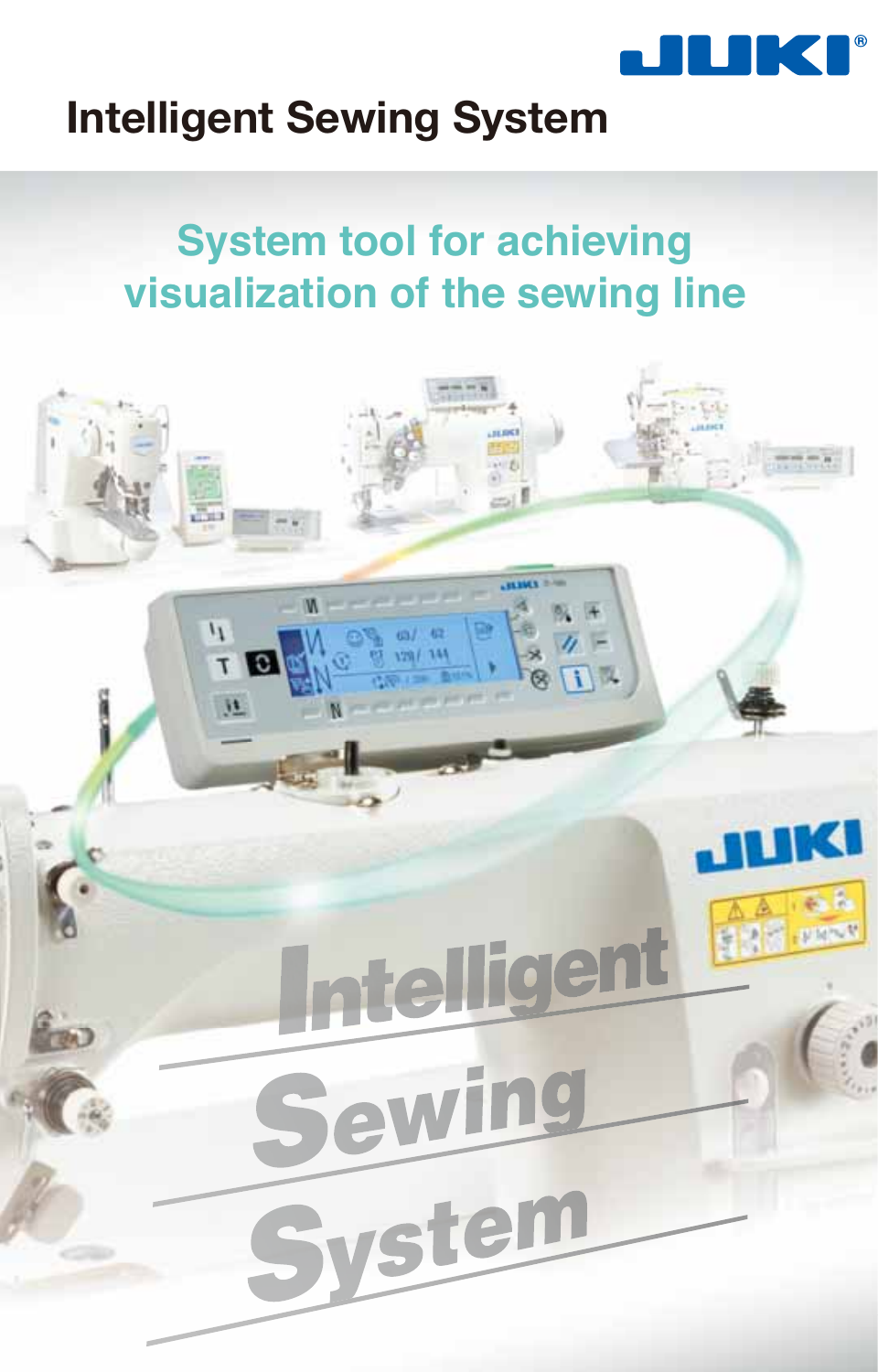# **The production data can be checked on a "Visualization of the sewing line" enables**

The Intelligent Sewing System is a system tool consisting of data analysis software a data measuring terminal (IT Series) for realizing a "visualization of the sewing site

# **IA-1 (Intelligent Application)**

The Intelligent Sewing System is software which analyzes sewing data measured by the IT Series. Data are loaded on a personal computer and various kinds of information are displayed in the form of lists and charts, thereby facilitating the detection of problems.

| $\Gamma$ Functions of the IA-1              |
|---------------------------------------------|
| . Due encourt fully measured and seattle of |

| $\bullet$ Progress information monitor $\rightarrow$ Progress on a line-by-line basis<br>$\overline{\phantom{a}}$ Display of the list / layout of each individual operator                                               | • Production line analysis -                                                     |
|--------------------------------------------------------------------------------------------------------------------------------------------------------------------------------------------------------------------------|----------------------------------------------------------------------------------|
| • Machine operation monitor $-\frac{1}{x}$ Information on the operation rate of a sewing machine<br>$\vdash$ Rate of Machine Turned Off<br>- Average Sewing Speed<br>$\overline{\phantom{a}}$ Information on maintenance | • Line balance simulation<br>• Sewing recorder (IT-100)<br>• Basic data on wages |

### duction line analysis - Line balance

Change in the output

- Process analysis
- Operation analysis
- E Motion analysis
- sic data on wages

\*Languages that can be displayed on the IA-1 are English, Chinese (simplified characters) and Japanese.

## **Visualization of the production line**

**Progress information monitor**

The advance/delay status of the production line with respect to the production target can be monitored with the four different signal colors (red, blue, yellow and green) in real time.





Information on progress (layout)

## **Visualization by means of the Intelligent Sewing System**

## **Visualization of the machine**

### **Machine operation monitor Production line analysis**

Information of the sewing machine operation (sewing, stop and power-off) and the sewing speed are displayed. Error information is also obtained as maintenance information. These pieces of information contribute to the most effective use of the facilities.





Information on maintenance **Motion analysis** Motion analysis

## **Visualization of the work**

Analysis of the line balance, which determines the productivity of the line, allows the identification of bottleneck processes, thereby helping improve work distribution.



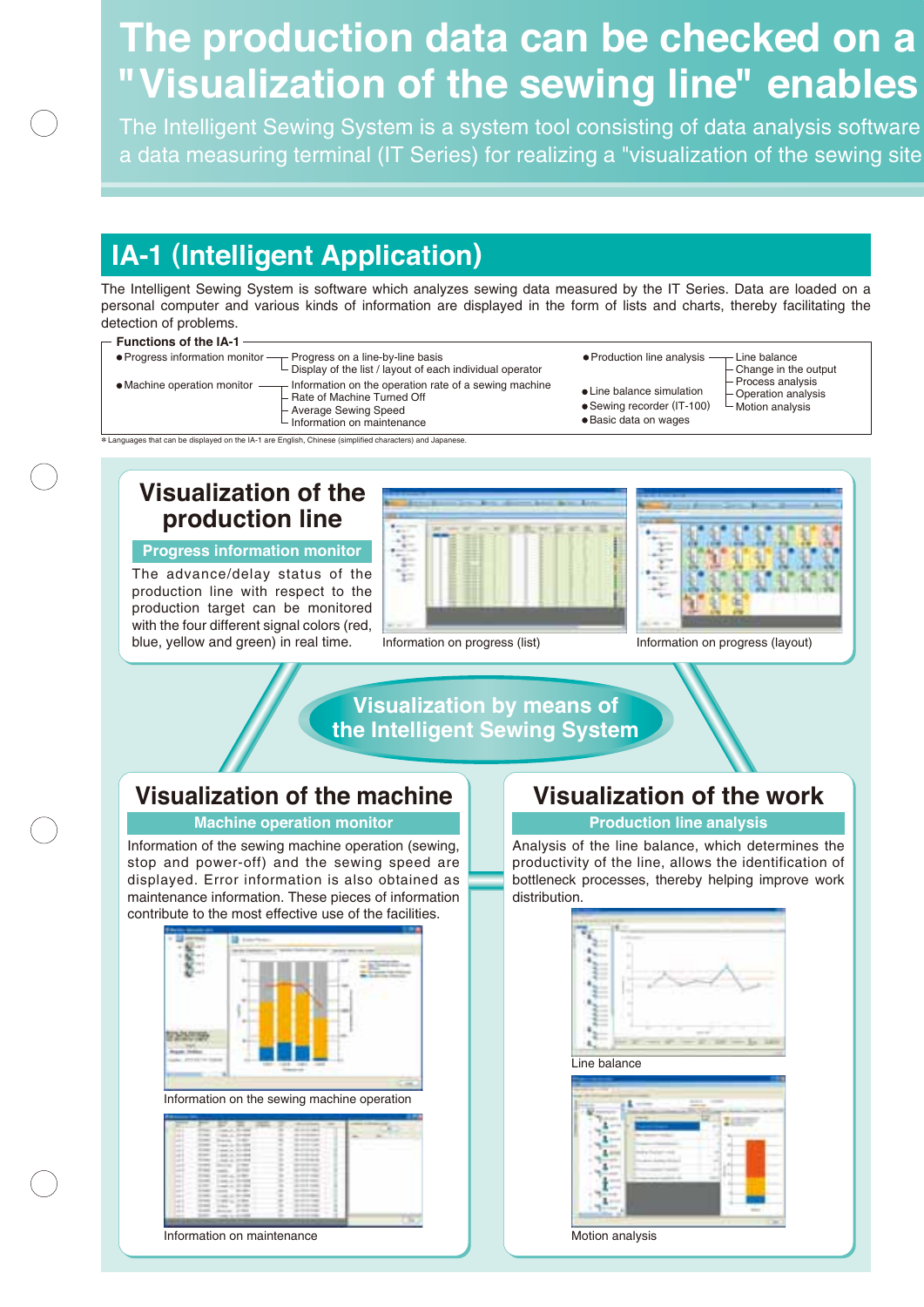# **real-time basis through networking! the early detection of a problem.**

(IA-1) and

# **IT Series (Intelligent Terminal)**

\*For the data measurement, an automatic measurement (frequency of thread trimming) or a manual measurement (by means of a manual switch) can be selected. The production data on the sewing site can be directly measured by connecting the Intelligent Sewing System to the sewing machine. On the IT Series display, the clock display and the display of the production target and actual number of pieces produced are enabled. It is expected that these displays help strengthen the operator's motivation for work.



**IT-100 IT-10 IT-20**

\*Download the Instruction Manual for the IT Series from the JUKI website.

### **LAN-capable (network)**

Data are automatically transmitted to a personal computer by connecting the Intelligent Sewing System to the network, thereby enabling real-time analysis of the production data. (Data measurement is conducted by the IT Series. The measured data is transferred to a personal computer which has the IA-1 installed.)



\*Separately prepare a personal computer, communication device (wireless terminal) and LAN cable for connection.

**Man-hour reduction**

### **Troublesome data measurements are no longer required**

IE staff is no longer required to measure data with a stopwatch or the like.

In addition, data compilation and graph making are easily carried out by the IA-1.

As a result, IE staff is able to concentrate on the early detection of problems and improvement activities.

### **Function comparison table among the T-100, -10 and -20**

| Models name                                                               |                                             | $IT-100^{*1}$                               | $IT-10$                | $IT-20$                |
|---------------------------------------------------------------------------|---------------------------------------------|---------------------------------------------|------------------------|------------------------|
| Display screen                                                            |                                             | Dot type LCD                                | 7-segment 12-digit LCD | 7-segment 4-digit LCD  |
| Sewing machine operation panel functions                                  |                                             | Provided<br>(with the programming function) | Provided               | Not Provided           |
| Clock display                                                             |                                             |                                             |                        |                        |
| Output of measured data to the network                                    |                                             |                                             |                        |                        |
| Storage of measured data on the internal memory                           |                                             | $\bigcirc^{*2}$                             |                        |                        |
| <b>Buzzer</b>                                                             |                                             |                                             |                        |                        |
| Signaling function by means of a blinking of the power LED                |                                             | C                                           | С.                     | ∩                      |
| Display of the production target and the actual number of pieces produced |                                             | $\bigcirc^{*3}$                             | $\bigcirc^{*3}$        |                        |
| <b>External interface</b>                                                 | <b>LAN</b> connector                        | C                                           |                        |                        |
|                                                                           | USB connector*4                             | ⊖                                           |                        |                        |
|                                                                           | <b>RS-232C</b>                              | C                                           |                        | $(\ )$                 |
| Data measuring function                                                   | Actual output                               | C                                           |                        | $\left( \quad \right)$ |
|                                                                           | Information on the sewing machine operation |                                             |                        |                        |
|                                                                           | Information on errors of the sewing machine |                                             |                        | $\wedge$ *5            |
|                                                                           | Sewing recorder                             | C                                           |                        |                        |
| Applicable control box                                                    | SC-920/921/922                              | C                                           |                        |                        |
|                                                                           | SC-915/916                                  | C                                           |                        | ∩                      |
|                                                                           | SC-500/510/910(N)                           |                                             |                        |                        |
|                                                                           | Others(MC/EC)                               |                                             |                        | $\triangle^{*6}$       |

※1 The IT-100 is able to use all functions of the IP-110 (conventional type operation panel).

※2 ※3 External output is allowed by means of a USB port The displayed number of pieces produced is not linked with the data stored in the IA-1.

※4<br>※5<br>※6 The sewing machine cannot be operated if the USB thumb drive remains inserted.<br>The function marked with an asterisk is not supported by some models of the sewing machine.<br>Refer to the table of optional cables for connectin